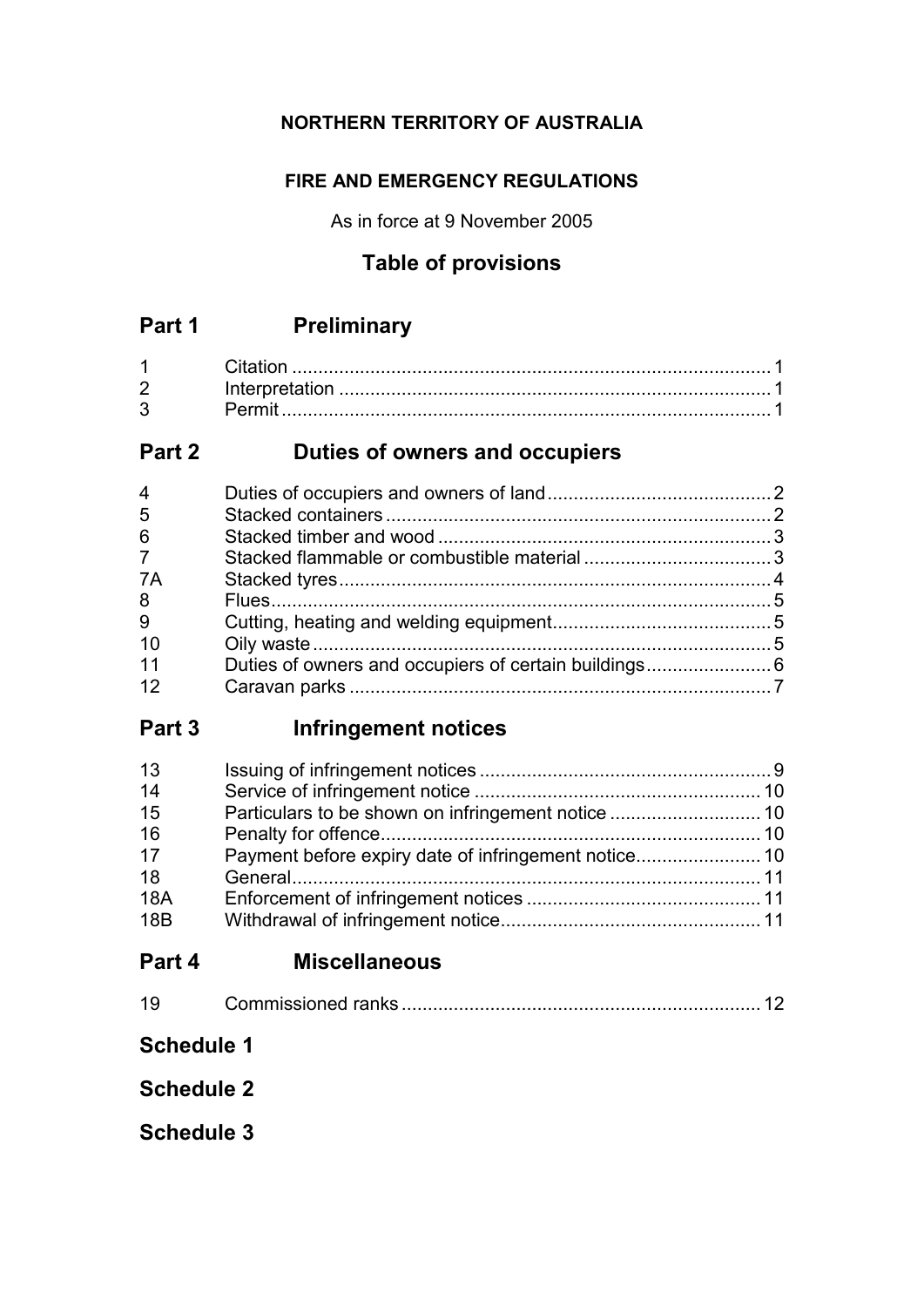### **ENDNOTES**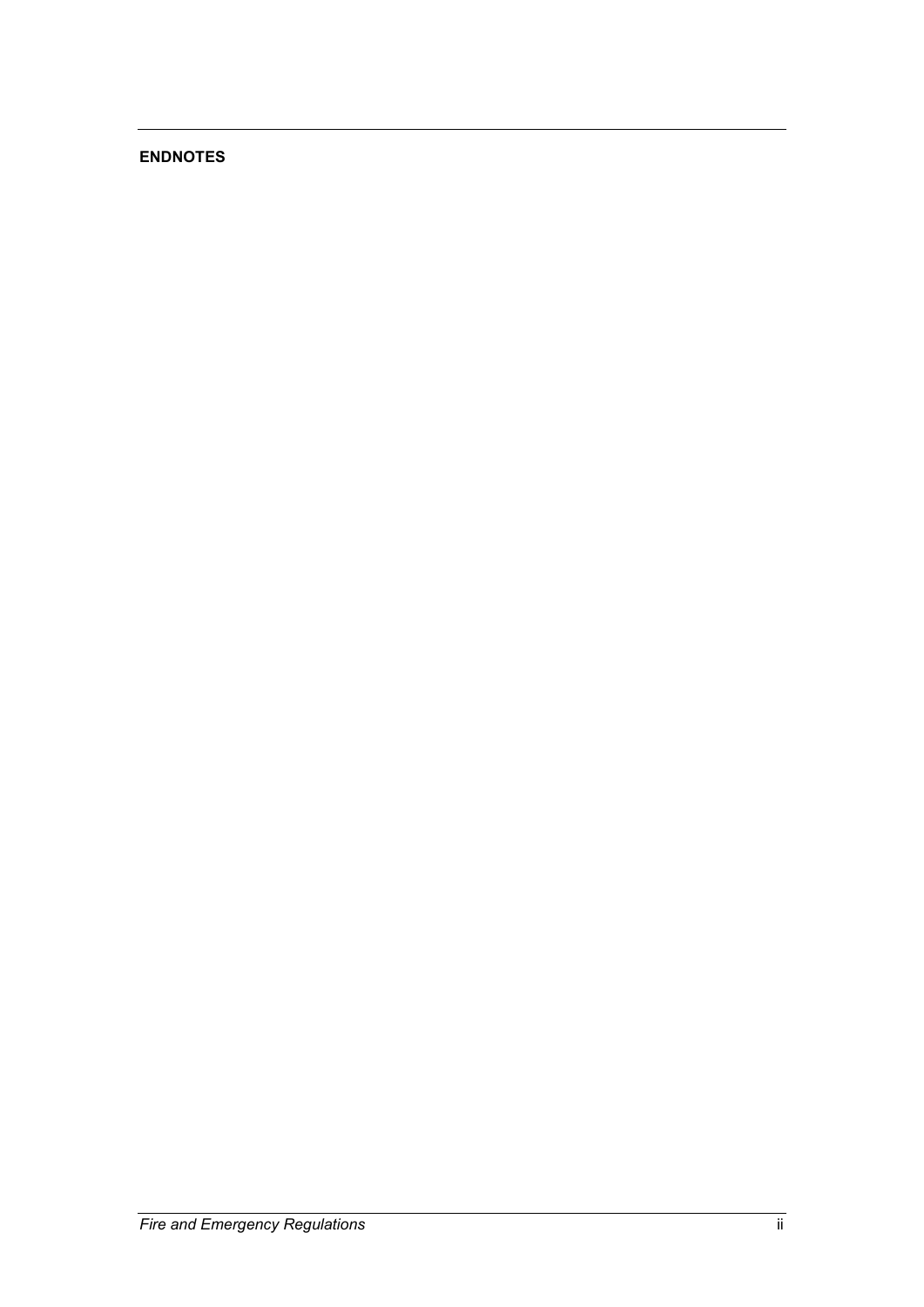## **NORTHERN TERRITORY OF AUSTRALIA**

As in force at 9 November 2005 \_\_\_\_\_\_\_\_\_\_\_\_\_\_\_\_\_\_\_\_

\_\_\_\_\_\_\_\_\_\_\_\_\_\_\_\_\_\_\_\_

### **FIRE AND EMERGENCY REGULATIONS**

### **Regulations under the** *Fire and Emergency Act*

### **Part 1 Preliminary**

#### **1 Citation**

These Regulations may be cited as the *Fire and Emergency Regulations*.

### **2 Interpretation**

(1) In these Regulations, unless the contrary intention appears:

*offence* means an offence against a provision of the Act or these Regulations.

*offender* means a person who a police officer or a member reasonably believes has committed an offence.

(2) n these Regulations, a reference to the abbreviation "AS" followed by a set of numerals or letters, or numerals and letters, is a reference to the Australian Standard, indicated by that group, recommended or adopted by Standards Australia International Limited (A.C.N. 087 326 690) or the Standards Association of Australia as constituted before 1 July 1999, together with all additions and amendments thereto, if any, so recommended or adopted before the commencement of these Regulations.

#### **3 Permit**

For the purposes of section 30 of the Act, a permit shall be in accordance with the form in Schedule 1.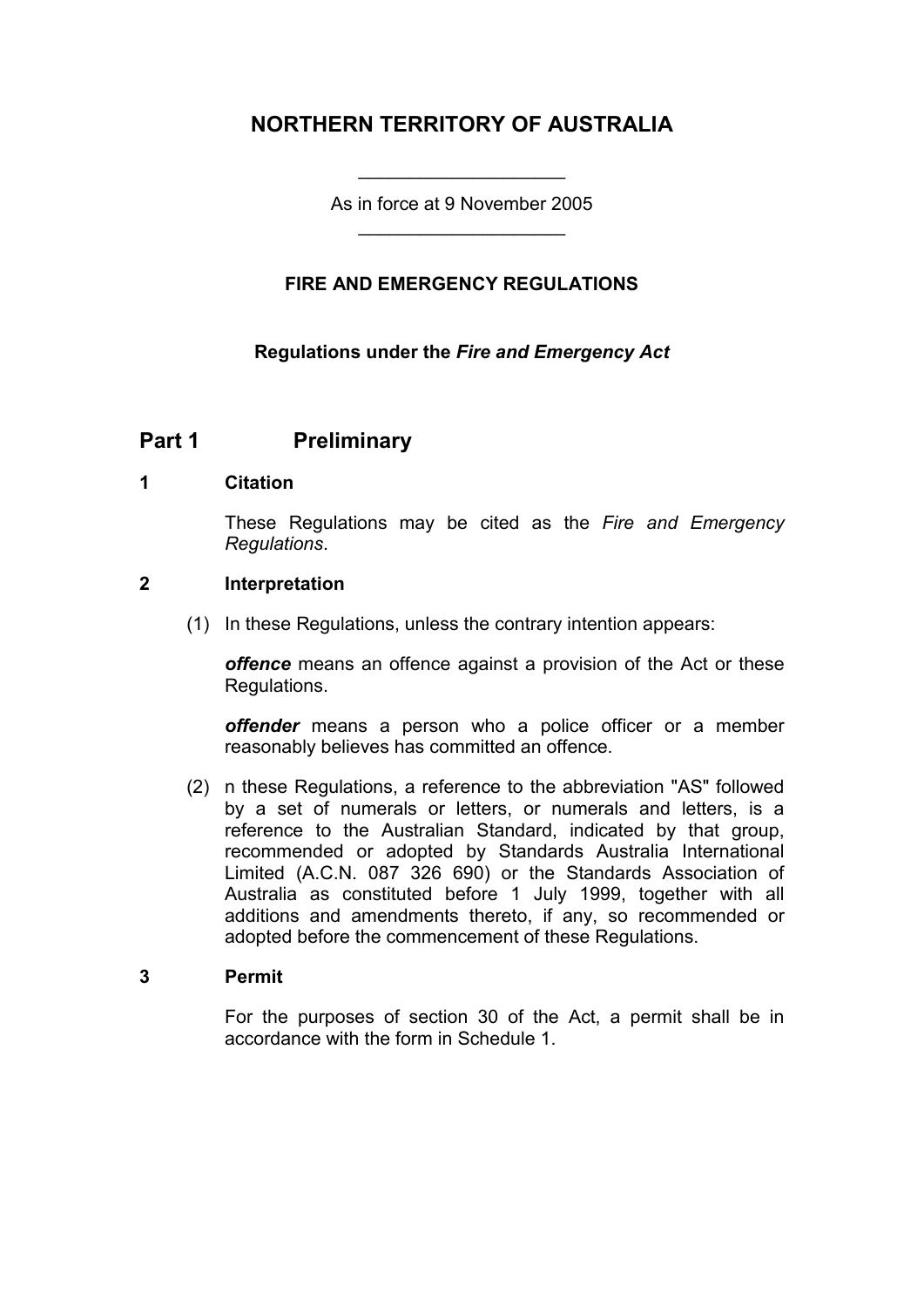### **Part 2 Duties of owners and occupiers**

#### **4 Duties of occupiers and owners of land**

- (1) The occupier or, where there is no occupier, the owner, of land in an emergency response area shall ensure that:
	- (a) flammable or combustible material is not permitted to accumulate on the land in such a way that it constitutes a danger by fire; and
	- (b) fire breaks are installed and maintained on the land.
- (2) For the purposes of subregulation (1), *fire break* means an area, not less than 4m in width, around the perimeter of an allotment of land, contiguous with the boundary on all sides, that consists of one or more of the following:
	- (a) bare earth;
	- (b) grass that does not exceed 50mm in height;
	- (c) lawn or cultivated garden.
- (3) A fire break referred to in subregulation (1) may contain trees if they do not restrict fire fighting vehicles being driven along the fire break.
- (4) The Director or an authorised member may, for the purposes of fire hazard control, direct the occupier or, where there is no occupier, the owner of land in an emergency response to install fire breaks in addition to, or of greater dimensions than, those required by subregulation (1).
- (5) An occupier or owner of land in an emergency response area given a direction under subregulation (4) shall not contravene or fail to comply with the direction.

#### **5 Stacked containers**

The occupier of land in an emergency response area on which empty cases, boxes, cartons or other containers of a flammable or combustible nature are stacked in the open air shall ensure that each stack:

- (a) is not more than 2m high;
- (b) is built on a base not more than 2m wide;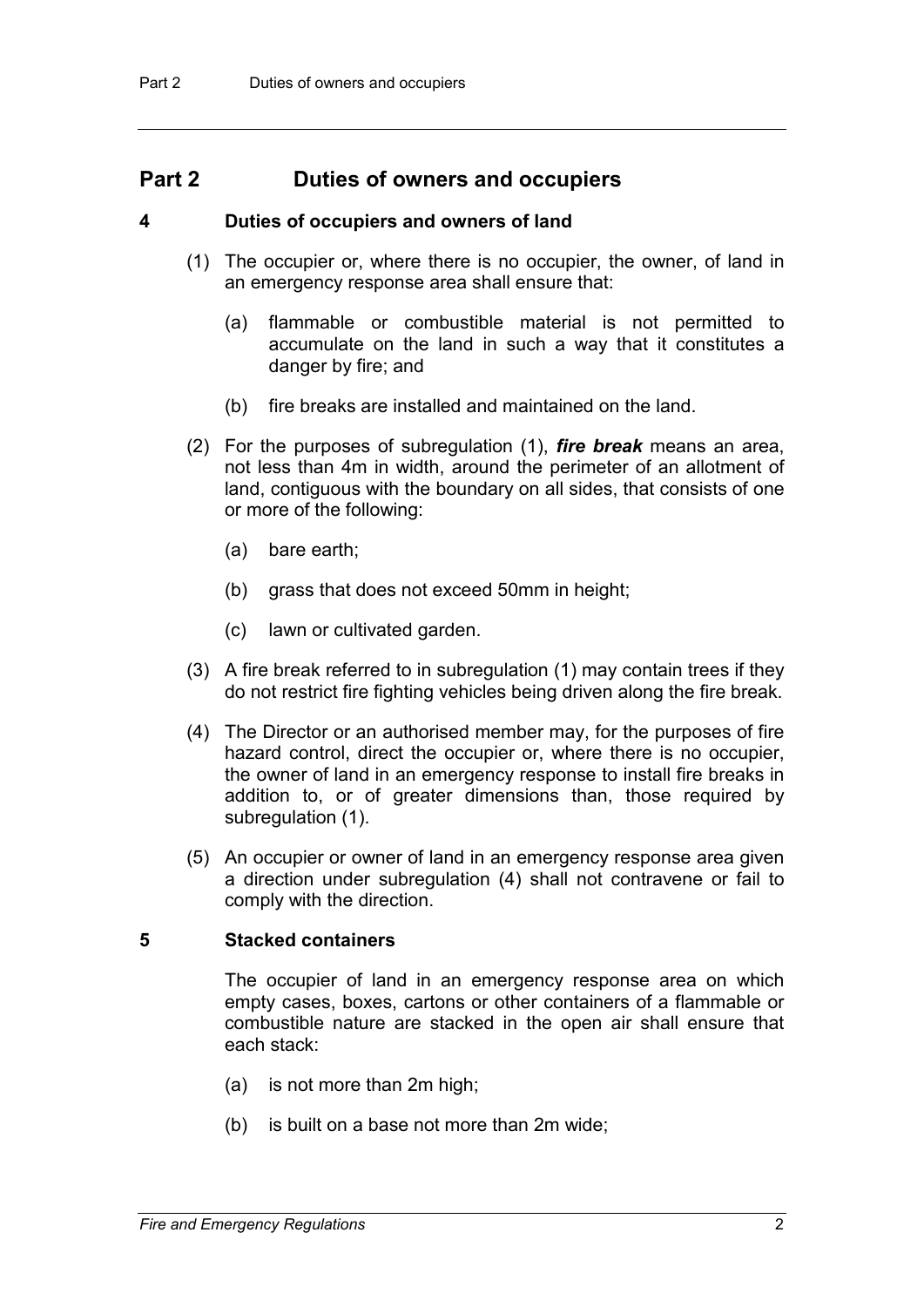- (c) is accessible on all sides by means of a passageway at least 1m wide; and
- (d) is not less than 4m from any structure on the land or the boundary of the land.

Penalty: 100 penalty units.

#### **6 Stacked timber and wood**

The occupier of land in an emergency response area on which sawn timber or wood is stacked in the open air shall ensure that:

- (a) each stack is not more than 3m high;
- (b) each stack is built on a base not more than 2.5m wide;
- (c) each stack is accessible on all sides by means of a passageway at least 1.5m wide;
- (d) the ground is so cleared that there is no flammable or combustible matter within 4m of each stack; and
- (e) each stack is not less than 4m from any structure on the land or the boundary of the land.

Penalty: 100 penalty units.

#### **7 Stacked flammable or combustible material**

The occupier of land in an emergency response area on which bulk flammable or combustible material is stored, whether loose or packed in cases, bags, bales, cartons or boxes, shall ensure that:

- (a) the flammable or combustible material is not stored in such a way to constitute a danger of fire;
- (b) if the flammable or combustible material is stored in an enclosed building:
	- (i) it is stored in bays the dimensions of which do not exceed 3m in length or in width;
	- (ii) the top of the stack of material in each bay is at least 0.75m below the ceiling of the building; and
	- (iii) there is a clear passageway at least 1.5m wide between each bay; and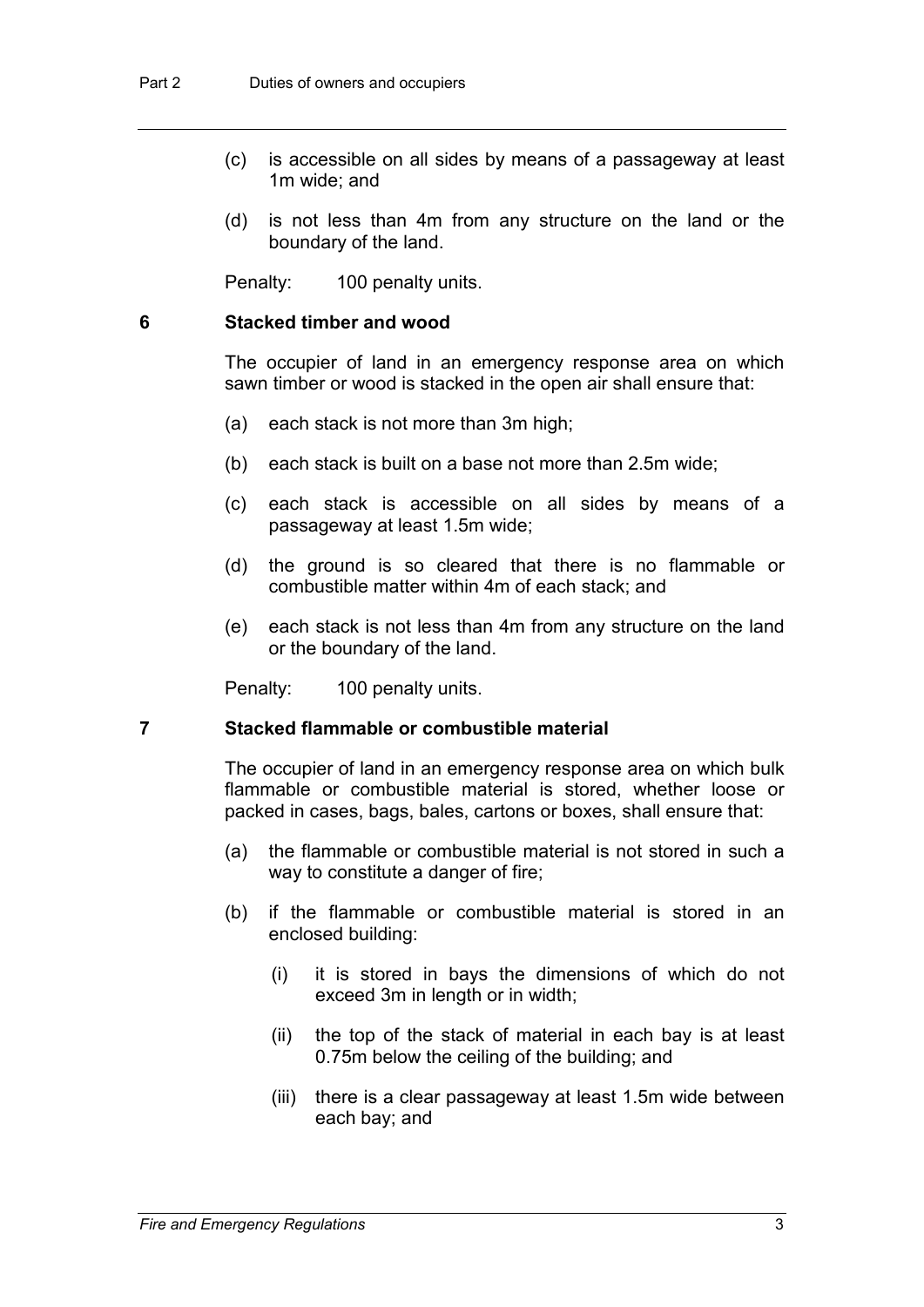(c) the flammable or combustible material is stored not less than 4m from the boundary of the land.

Penalty: 100 penalty units.

### **7A Stacked tyres**

- (1) The occupier of land in an emergency response area on which motor vehicle tyres (whether new or used) are stacked must ensure that:
	- (a) the height of any stack does not exceed 3 metres;
	- (b) the base layer of tyres in any stack does not exceed 45 metres in length and 5 metres in width; and
	- (c) the slope of any side of any stack is not steeper than 1:1.

Penalty: 100 penalty units.

- (2) The occupier must ensure that stacks are separated from each other, and from the boundary of the land:
	- (a) by not less than 10 metres at any point; or
	- (b) by walls that have a fire rating of not less than 4 hours.

Penalty: 100 penalty units.

- (3) The occupier must ensure that, if stacks are separated by walls:
	- (a) the walls exceed the height of the stacks by not less than 1.5 metres and protrude not less than 1.5 metres past the stack at either end;
	- (b) the stacks are not grouped more than 2 stacks in either direction;
	- (c) the aggregate width of the group does not exceed 10 metres;
	- (d) the aggregate length of the group does not exceed 90 metres; and
	- (e) a group of stacks is separated from any other flammable or combustible material (including any other group of stacks, any individual stacks and grass or weeds) by not less than 10 metres at any point.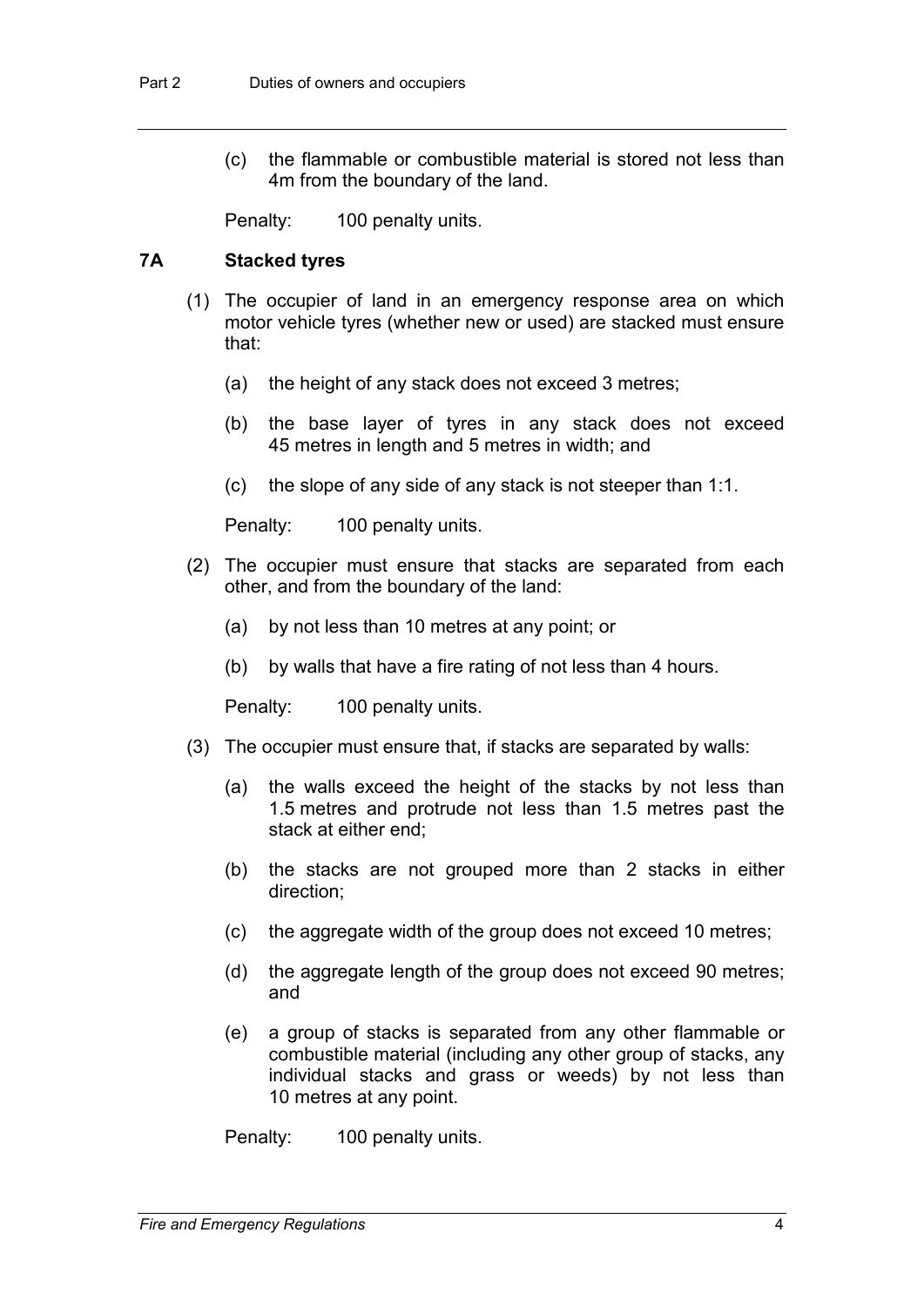#### **8 Flues**

The occupier of a building in an emergency response area in which a fume or exhaust flue has been constructed shall ensure that the flue is:

- (a) fitted with inspection ports;
- (b) inspected at least twice annually; and
- (c) cleaned at least annually.

#### **9 Cutting, heating and welding equipment**

- (1) The occupier of land in an emergency response area on which cutting, heating or welding equipment, as defined in AS 1674, is used as part of a business conducted on the land shall ensure that, while the equipment is being used:
	- (a) a fire extinguisher of a type that is appropriate in accordance with AS 2444, having regard to the equipment being used, is readily accessible to the person using the equipment; and
	- (b) where there is a possibility of danger by fire to life or property, a protective screen surrounds the area in which the equipment is being used.

Penalty: 100 penalty units.

(2) A person using cutting heating or welding equipment, as defined in AS 1674, in an emergency response area, whether in the open air or in an enclosed space, shall ensure that all welding dross or residue that may be a source of ignition for flammable or combustible material or that may cause a fire is contained within the immediate vicinity of the equipment and properly extinguished.

Penalty: 100 penalty units.

#### **10 Oily waste**

The occupier of land in an emergency response area on which a factory, workshop, service station, engine-room, power station or shipyard is situated shall ensure that:

- (a) adequate steel containers are provided for all polishing cloths, oil-soaked rag or oily waste; and
- (b) the containers are fitted with secure tightly fitting lids.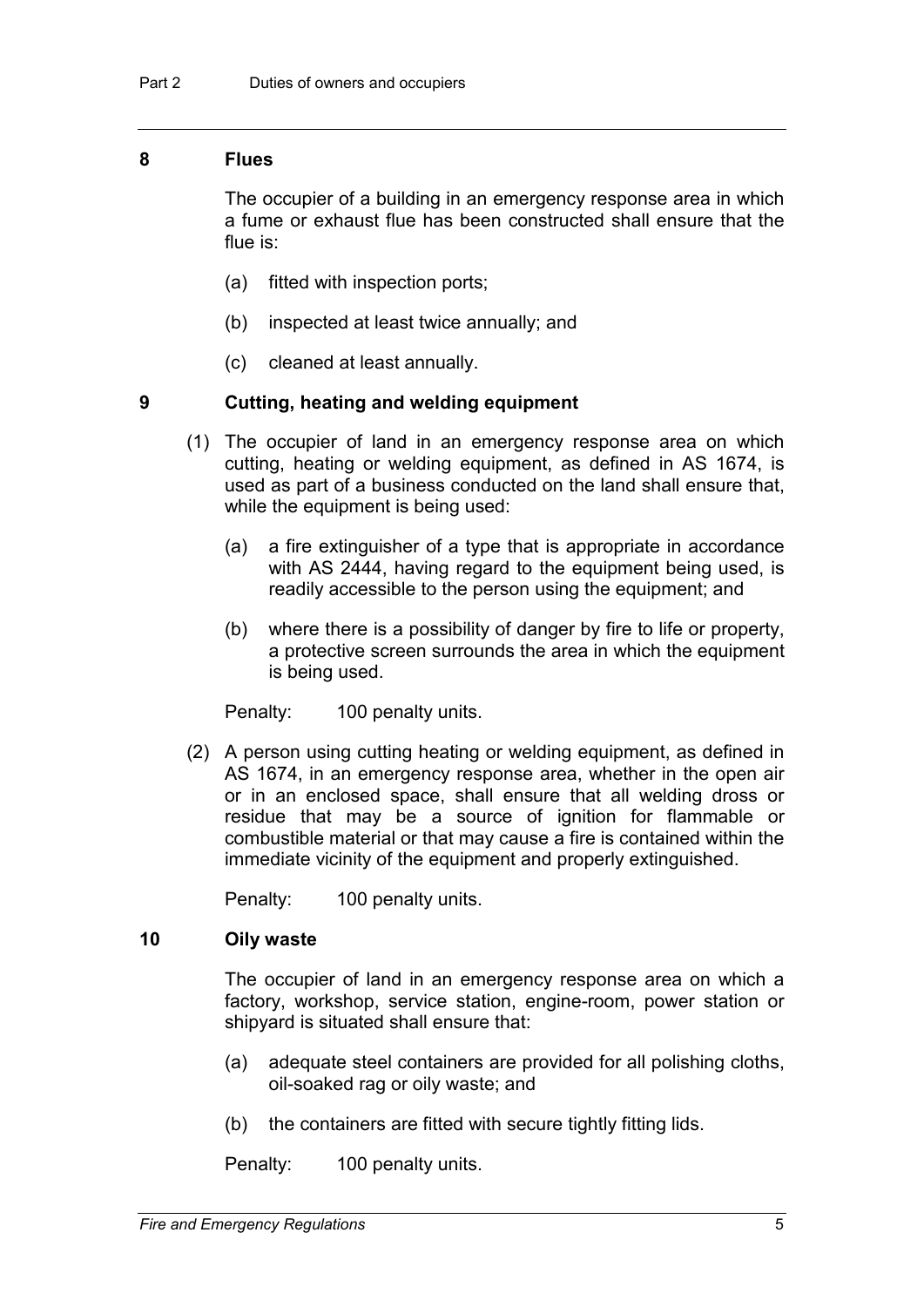#### **11 Duties of owners and occupiers of certain buildings**

(1) The owner or occupier of a prescribed building in an emergency response area must ensure that all persons who work in the building are, not later than 30 days after commencing work in the building and thereafter at intervals not longer than 12 months while they continue to work in the building, given instruction on measures for the protection of persons in the building from fire and other fire related emergencies.

- (2) The instruction must include information relating to:
	- (a) the means of access to and escape from the building;
	- (b) the location of fire-fighting equipment available in the building and the method of use of the equipment;
	- (c) the location of warning apparatus in the building and the method of use of the apparatus; and
	- (d) for persons nominated as fire wardens for areas of the building:
		- (i) conducting other persons to the means of escape referred to in paragraph (a) or a place of safety; and
		- (ii) the methods of accounting for persons and reporting to the person for the time being in charge of the building or the Director.
- (3) The owner or occupier of a prescribed building in an emergency response area must keep a register containing details of:
	- (a) the information to be given to persons working in the building;
	- (b) the name of the person responsible for giving the instruction required by this regulation and the date on which such instruction was given; and
	- (c) the names of the persons or the groups of persons to whom instruction was given and a description of the kind of instruction given.
- (4) The owner or occupier must produce the register for inspection on demand by a member.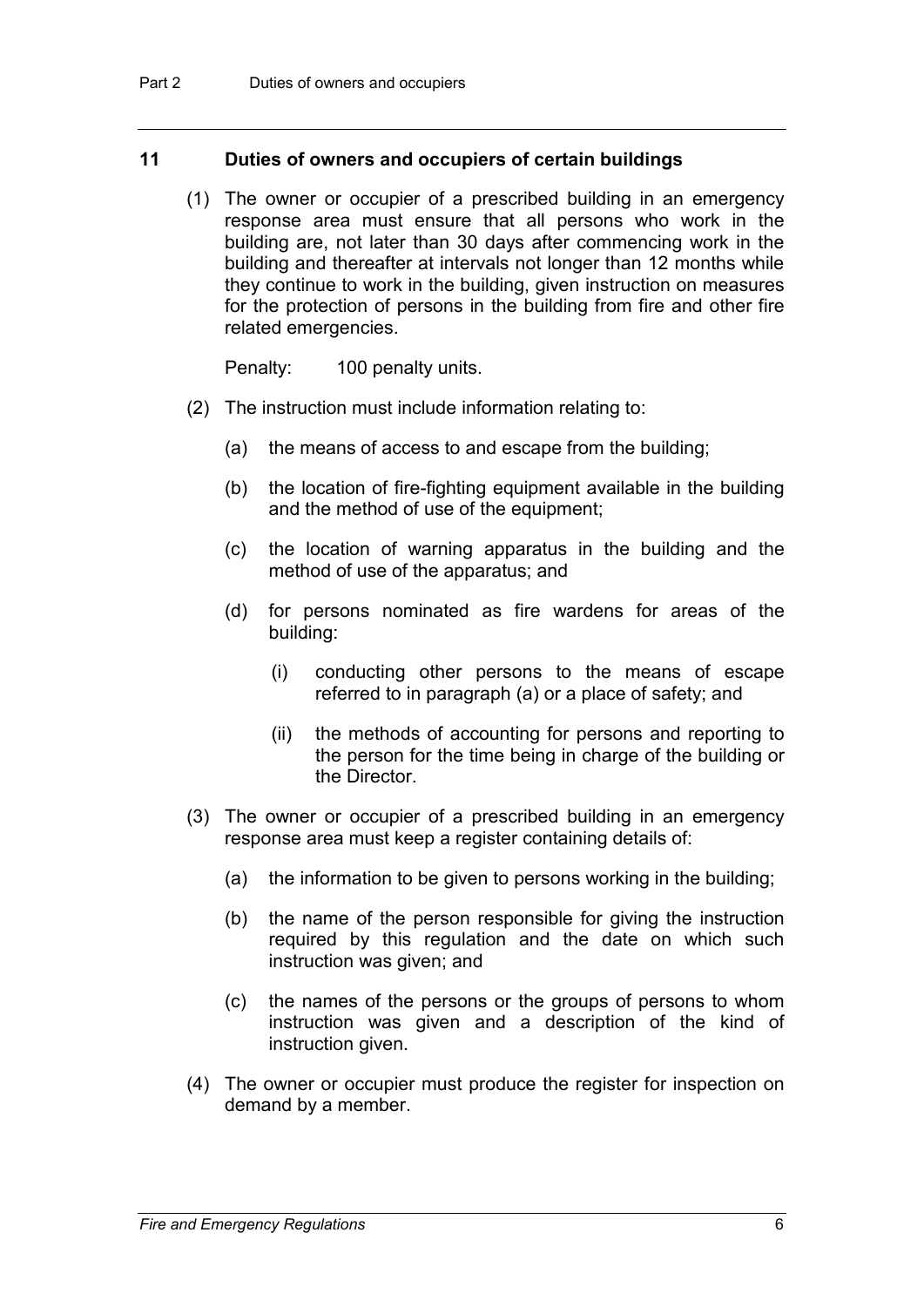(5) The owner or occupier of a prescribed building in an emergency response area must ensure that the requirements of AS 3745 are applied to safety systems that are installed in the building.

Penalty: 100 penalty units.

- (6) The owner or occupier of a prescribed building in an emergency response area must ensure that:
	- (a) exit lights, emergency lighting and fire-fighting equipment are maintained in accordance with relevant standards;
	- (b) there is no obstruction of designated fire exits or the path of travel to those exits;
	- (c) combustible material is not stored in or in the vicinity of stairways;
	- (d) designated fire exits are:
		- (i) fitted with locking devices that comply with the relevant Australian Standard and any legislative requirements; and
		- (ii) not fitted with any non-compliant locking devices; and
	- (e) if any law provides for a maximum permissible number of persons that may be in the building at any time – the number of persons in the building does not exceed the maximum.

Penalty: 100 penalty units.

(7) In this regulation:

*prescribed building* means a building of type specified in Schedule 2 or a building declared by the Director under section 27B of the Act.

#### **12 Caravan parks**

(1) The owner or occupier of land used as a caravan park must ensure that caravans are separated from each other, from any accommodation cabins or other buildings on the land and from the boundary of the land by not less than 3 metres at any point.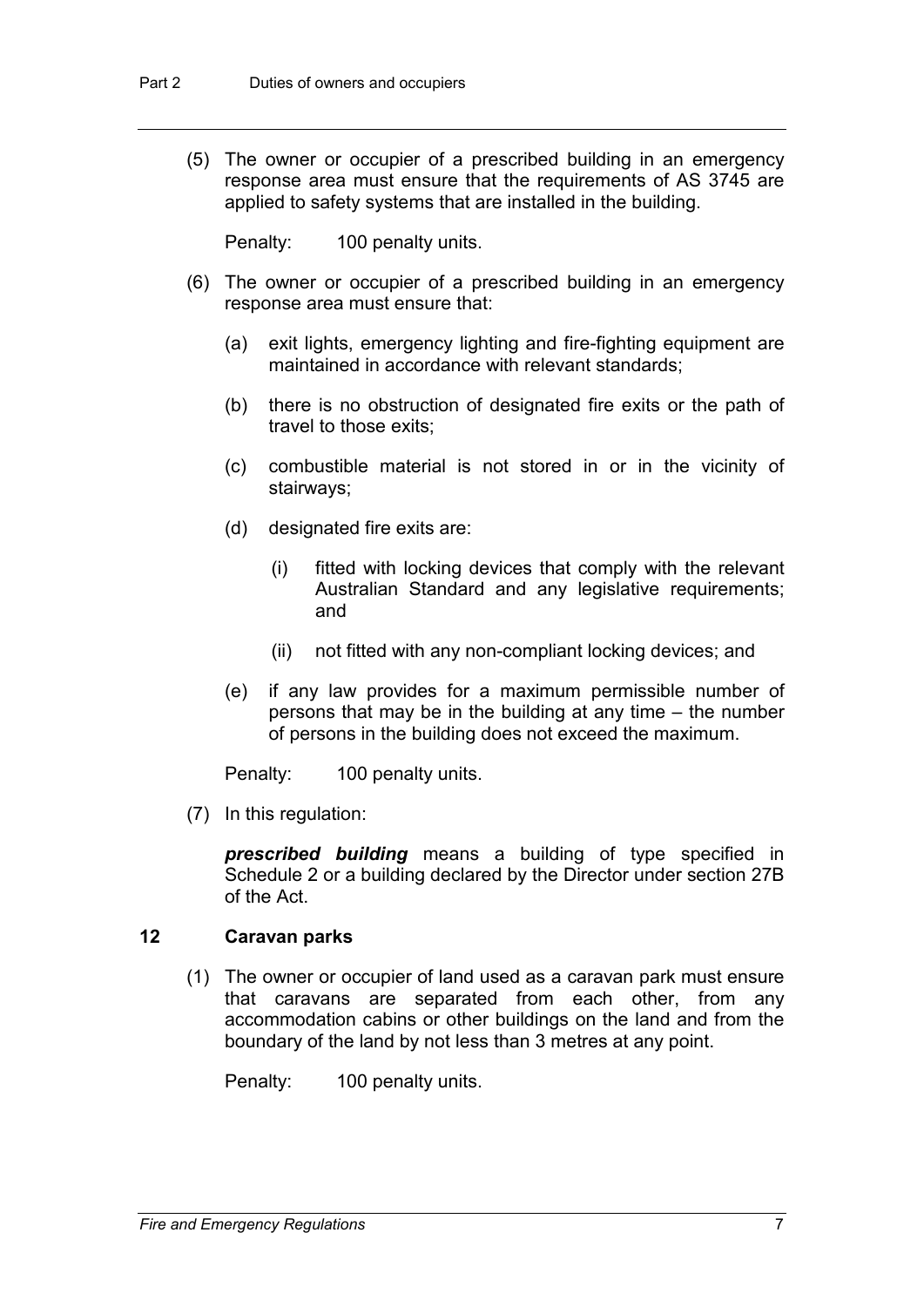- (2) The owner or occupier of land used as a caravan park must ensure that:
	- (a) vehicle access into and within the caravan park is sufficient to enable fire-fighting equipment to enter and access all areas of the park; and
	- (b) where caravans are separated from each other or from cabins or other buildings by an internal roadway, a minimum separation of 6 metres is maintained along the internal roadway.

Penalty: 100 penalty units.

- (3) The owner or occupier of land used as a caravan park must ensure that:
	- (a) hose reels complying with AS 2441; or
	- (b) if water pressure at the park is not adequate to comply with AS 2441 – alternative arrangements approved by the Director,

are installed and connected to a permanent water supply.

Penalty: 100 penalty units.

- (4) The owner or occupier of land used as a caravan park must ensure that every rental caravan, and every permanently sited caravan that is controlled by the owner or occupier of the land, is fitted with a smoke alarm that is:
	- (a) hard wired to mains electricity; or
	- (b) a sealed long life lithium battery unit.

Penalty: 100 penalty units.

(5) The owner or occupier of land used as a caravan park must ensure that flammable or combustible material is not permitted to accumulate on the land in a way that constitutes a danger by fire.

- (6) The owner or occupier of land used as a caravan park must:
	- (a) prepare an emergency management plan;
	- (b) ensure that all staff of the caravan park are trained in the procedures contained in the plan; and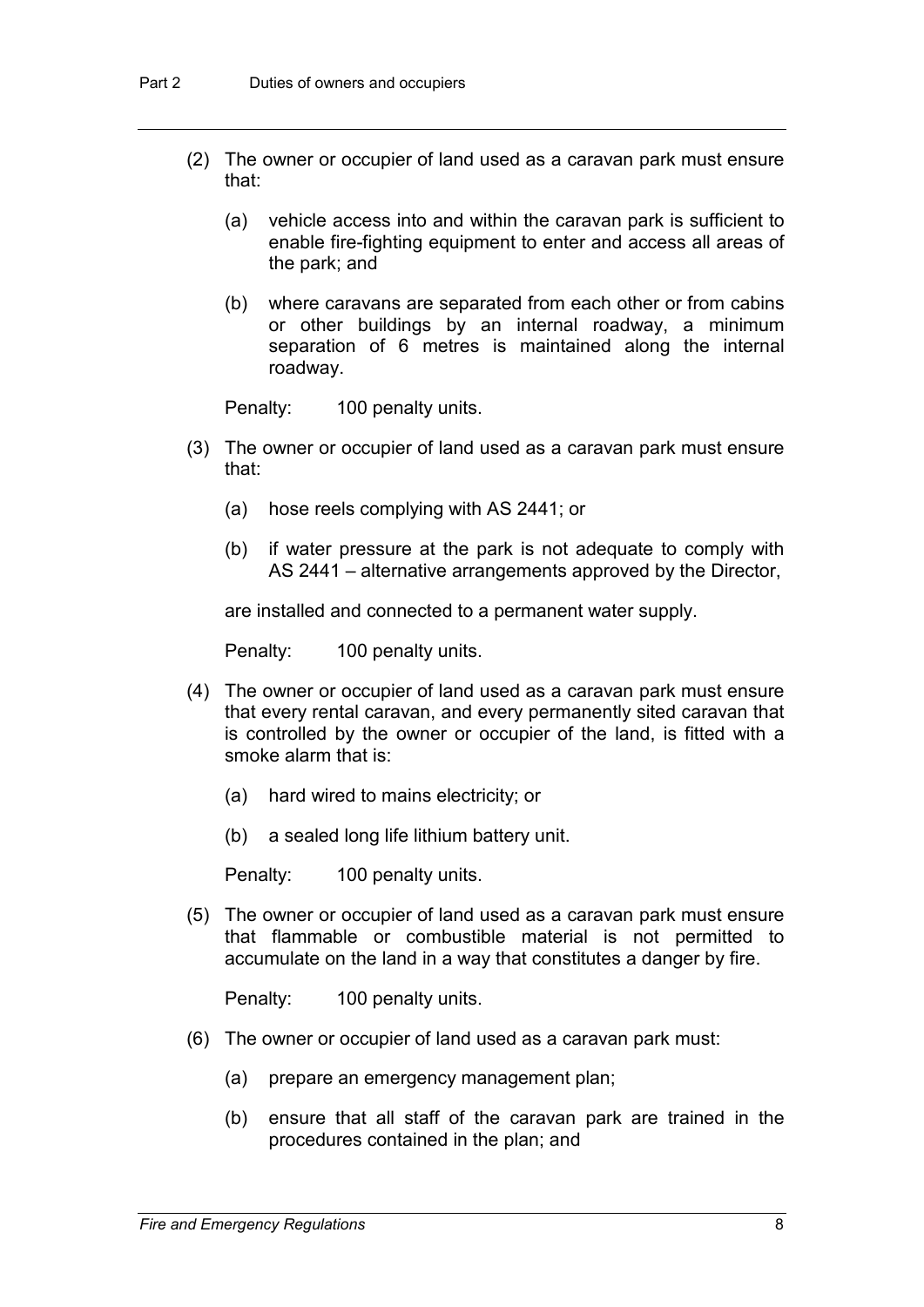- (c) ensure that copies of the plan are:
	- (i) given to all residents of the caravan park; and
	- (ii) displayed in at least one prominent location within the park.

Penalty: 100 penalty units.

- (7) For this regulation:
	- (a) a caravan:
		- (i) is a habitable container designed to be towed, driven or carried by a vehicle, whether the container is fixed or mobile and whether or not it has wheels; and
		- (ii) includes an annex attached to the caravan; and
	- (b) land is taken to be used as a caravan park if:
		- (i) the land is advertised (whether seasonally or not) as available for the parking of caravans for the purpose of providing accommodation to members of the public; and
		- (ii) the owner or occupier of the land receives payment from another person as consideration for permitting the person to park or live in a caravan on the land.

## **Part 3 Infringement notices**

#### **13 Issuing of infringement notices**

- (1) If a police officer or an authorised member has reason to believe that an offence specified in Schedule 3 has been committed, the officer or member may:
	- (a) require the offender to provide his or her name, address and date of birth; and
	- (b) serve on the offender an infringement notice.
- (2) A person who is required under subregulation (1) to provide information must comply with the requirement and not give false or misleading information.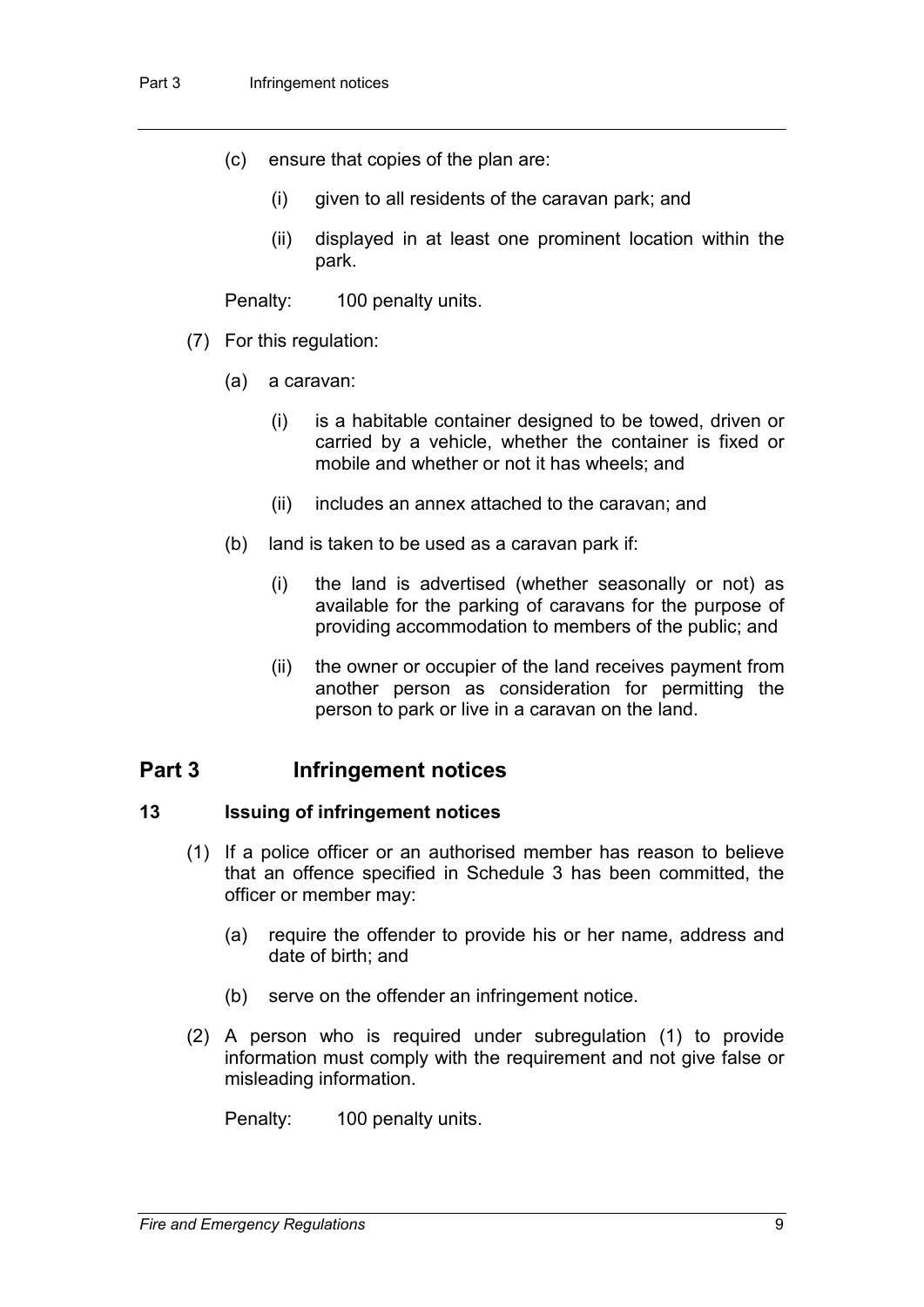#### **14 Service of infringement notice**

A police officer or an authorised member may serve on an offender an infringement notice by:

- (a) personally handing it to the offender;
- (b) posting it to the offender at the offender's last known postal address or place of residence or business; or
- (c) leaving it for the offender at the offender's last known place of residence or business with some other person apparently resident or employed there and apparently not less than 16 years of age.

#### **15 Particulars to be shown on infringement notice**

An infringement notice shall have clearly shown on it:

- (a) the date, time and place of the alleged offence;
- (b) the nature of the alleged offence and the penalty payable;
- (c) the place or places at which a penalty may be paid;
- (d) the date of the infringement notice and a statement that the penalty or penalties may be paid within 28 days after that date; and
- (e) a statement to the effect that, if the appropriate amount specified in the infringement notice as the penalty for the offence is tendered at a place referred to in the notice within the time specified in the notice, no further action will be taken.

#### **16 Penalty for offence**

The penalty payable for the purposes of this Part for an alleged offence is the amount specified in column 2 of Schedule 3 in relation to the offence specified in column 1 opposite the amount.

#### **17 Payment before expiry date of infringement notice**

(1) Subject to regulations 18 and 18B, where, before the expiration of the period specified in an infringement notice for the payment of a penalty, the amount of the penalty shown on the notice is paid at a place specified in the notice the offender shall be deemed to have expiated the alleged offence by payment of the penalty and no further proceedings shall be taken in relation to the offence.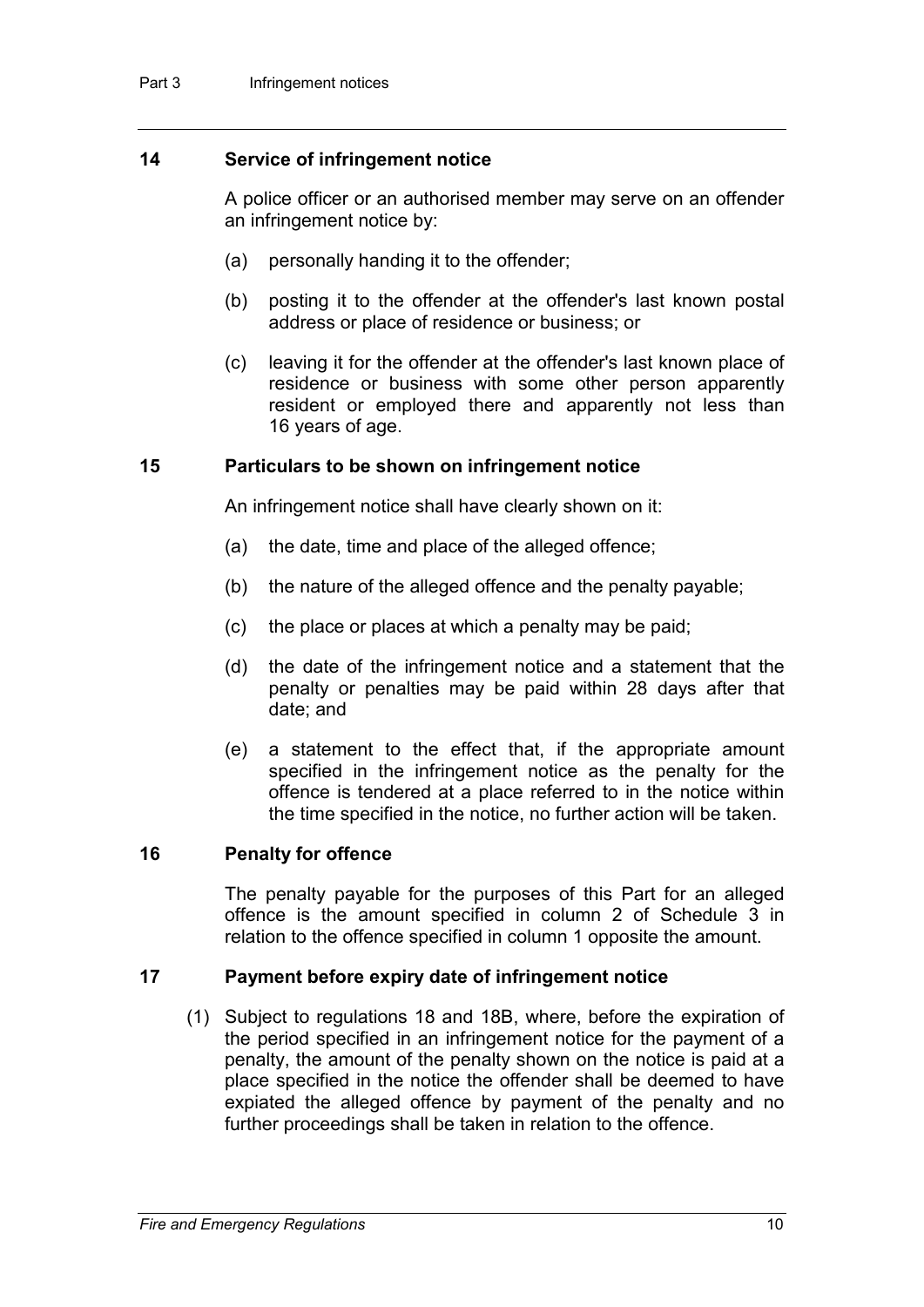(2) Where a person tenders a cheque in payment of a penalty under this regulation at, or sends it by post to, a place specified in an infringement notice where the penalty may be paid, payment shall be deemed not to be made unless the cheque is honoured on presentation.

#### **18 General**

Nothing in this Part:

- (a) prejudices or affects (except as provided by regulation 17) the institution or prosecution of proceedings, or limits the amount of the fine that may be imposed by a court, in relation to an offence; or
- (b) shall be construed as requiring the serving of an infringement notice or as affecting the liability of a person to be prosecuted in a court in relation to an offence in respect of which an infringement notice has not been served.

### **18A Enforcement of infringement notices**

- (1) The *Fines and Penalties (Recovery) Act* applies in relation to an infringement notice issued under regulation 13 if the amount payable under the infringement notice is not paid within the specified time.
- (2) The Director is an enforcement agency for the *Fines and Penalties (Recovery) Act*.

#### **18B Withdrawal of infringement notice**

- (1) An infringement notice issued under regulation 13 may be withdrawn, at any time within 28 days after the notice is served, by addressing to the offender a notice of withdrawal.
- (2) A notice of withdrawal must state that the infringement notice is withdrawn and that any money paid by way of penalty under the notice will be refunded.
- (3) A notice of withdrawal may be issued by:
	- (a) the member or police officer who served the infringement notice;
	- (b) a police officer authorised for the purpose by the Commissioner; or
	- (c) a member authorised for the purpose by the Director.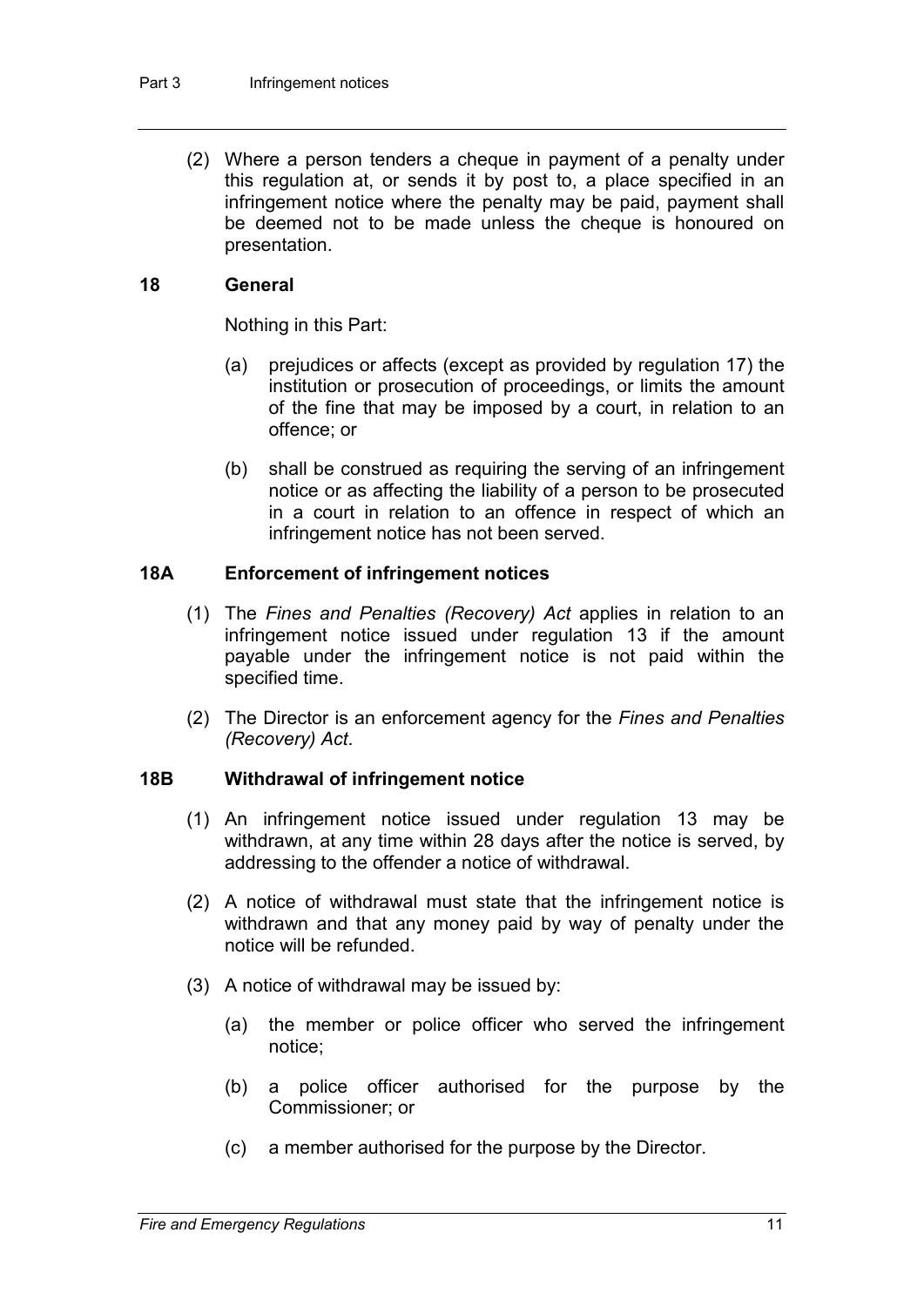- (4) A notice of withdrawal may be served on the offender in any manner that an infringement notice may be served under regulation 14.
- (5) If an infringement notice is withdrawn for the purpose of prosecuting the offender for the offence, the production of a certificate signed by the member or the police officer who issued the notice of withdrawal is evidence of the following matters stated in the certificate:
	- (a) the member or officer is authorised to issue notices of withdrawal;
	- (b) on a specified date the member or officer issued a notice of withdrawal of a specified infringement notice.

## **Part 4 Miscellaneous**

#### **19 Commissioned ranks**

For the purposes of section 44 of the Act, the rank of District Officer is prescribed.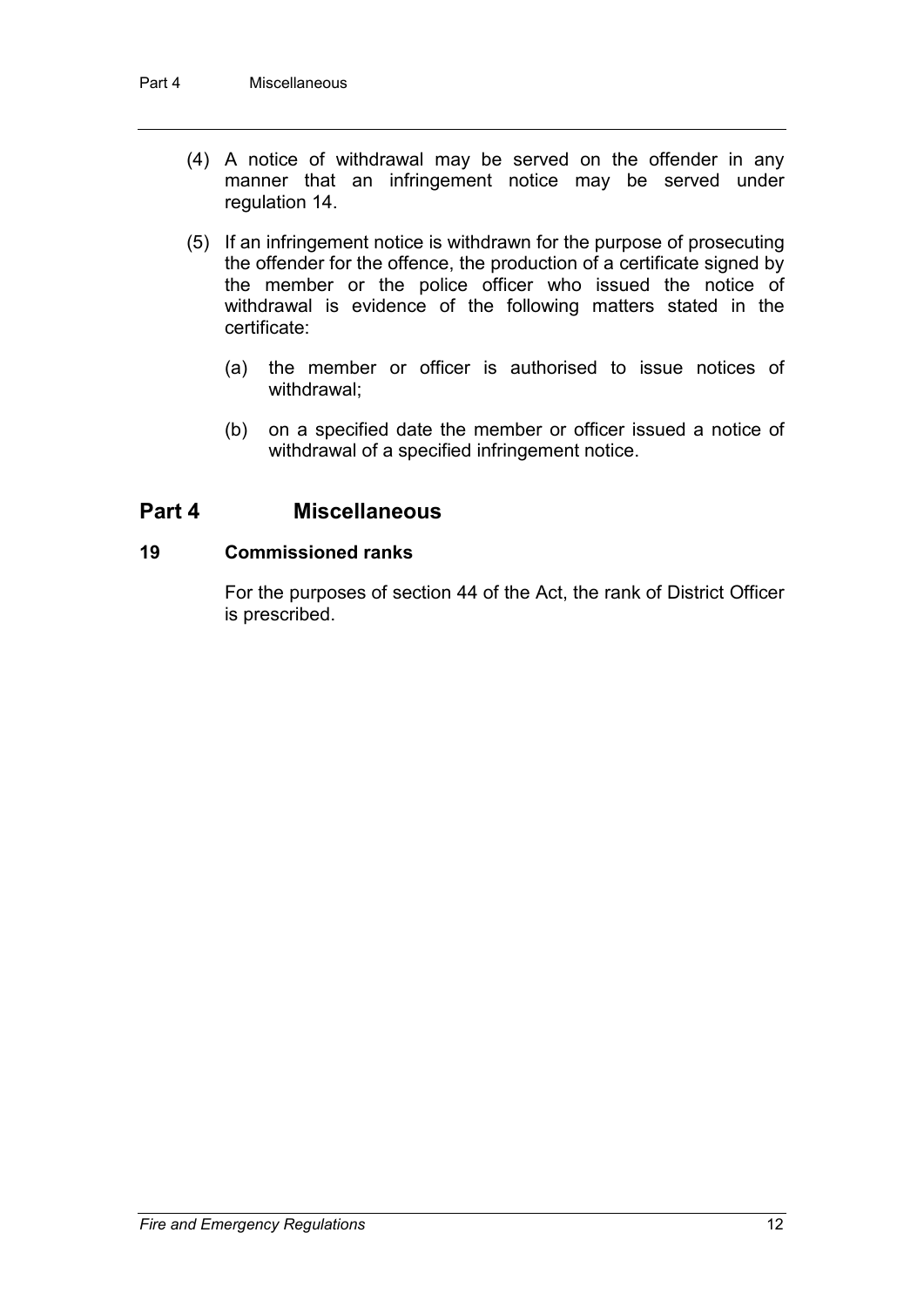regulation 3

### NORTHERN TERRITORY OF AUSTRALIA

### *Fire and Emergency Act*

### PERMIT TO LIGHT FIRE IN OPEN AIR

BURNING FLAMMABLE OR COMBUSTIBLE MATERIAL AND FIRES IN THE OPEN AIR

ADDRESS OF PREMISES: ..................................………………………………..

NAME OF OCCUPIER: .....................................………………………………….

NAME OF OWNER: ........................................…………………………………..

YOU ARE HEREBY GIVEN PERMISSION TO HAVE A FIRE BURNING AT:

...................................................………………………………………………

BETWEEN ..../..../.... AND ..../..../.... SUBJECT TO THE PROVISIONS OF THE FIRE AND EMERGENCY ACT AND THE FIRE AND EMERGENCY REGULATIONS AND THE CONDITIONS LISTED HEREUNDER:

CONDITIONS OF PERMIT

Notify Phone No: .......................…………………………………….............…….

Fire Station: .........................................…………………………………………….

.......................……………. .......………................... INSPECTING MEMBER OWNER/OCCUPIER FOR DIRECTOR OF FIRE AND RESCUE SERVICE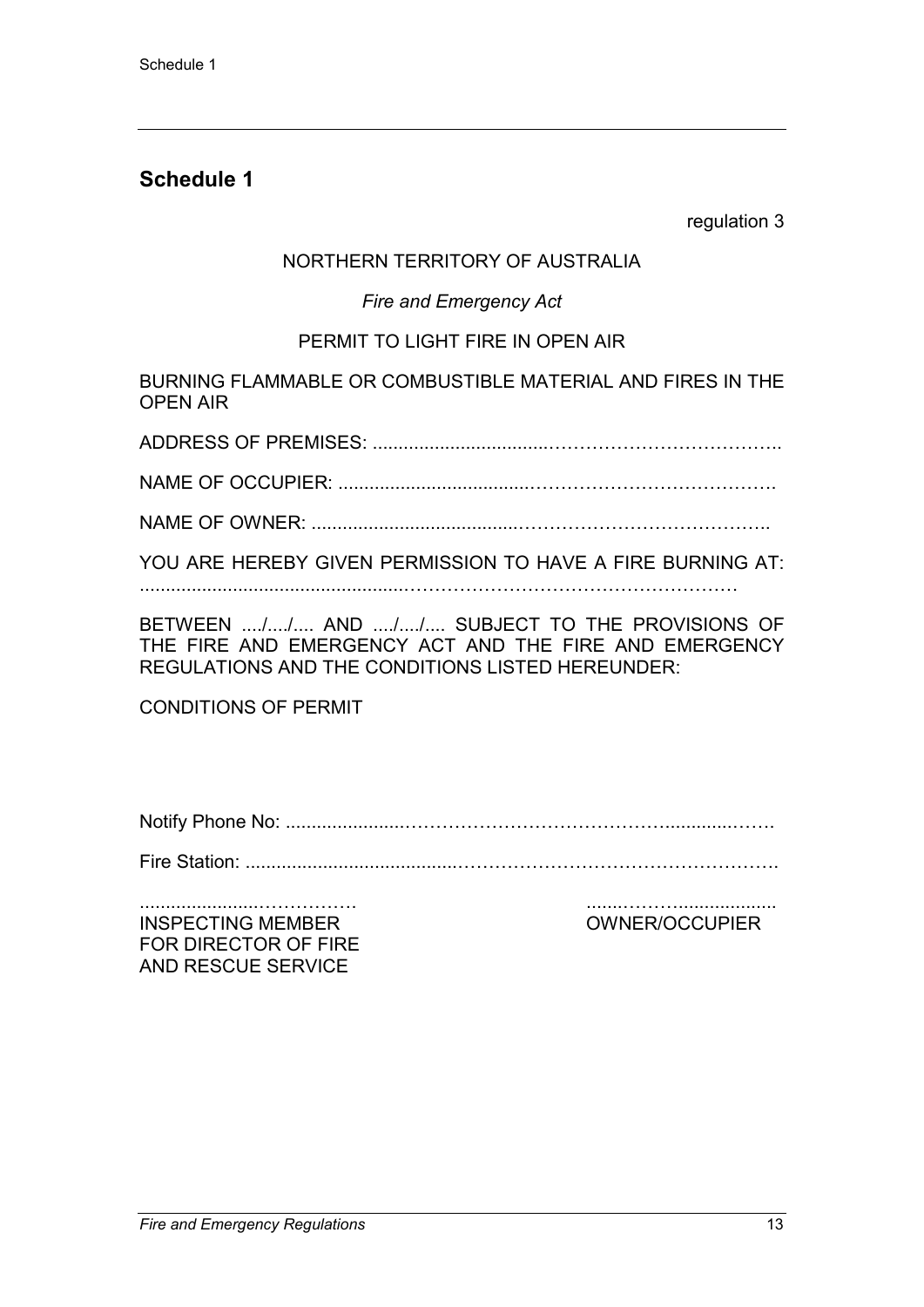regulation 11

Buildings used for health care where the occupants undergo medical treatment and generally would need physical assistance to evacuate the building during an emergency, including:

- (a) public or private hospitals;
- (b) nursing homes or buildings used to accommodate sick or disabled persons needing full-time nursing care; and
- (c) medical clinics, day surgeries or procedure units where patients may require medical care for some time after treatment.

Buildings used as child care centres.

Buildings used as places of public entertainment.

Buildings used for educational purposes, including schools, educational colleges and universities.

Buildings where people may assemble including for civic, theatrical, social, political, religious, recreational or transit purposes.

Buildings used for long term or transient residential accommodation for unrelated persons, including:

- (a) boarding houses, guest houses, hostels, lodging-houses and back packers accommodation;
- (b) the residential parts of motels and hotels;
- (c) the residential parts of schools;
- (d) accommodation for the aged, disabled or children; and
- (e) the residential parts of buildings used for health care that accommodate medical staff.

Office buildings.

Shopping complexes, including super markets and large variety stores that incorporate smaller variety stores in the complex.

Buildings used as factories or warehouses, including buildings in which goods are manufactured, processed, produced, assembled, altered, packaged, finished, cleaned, stored or displayed.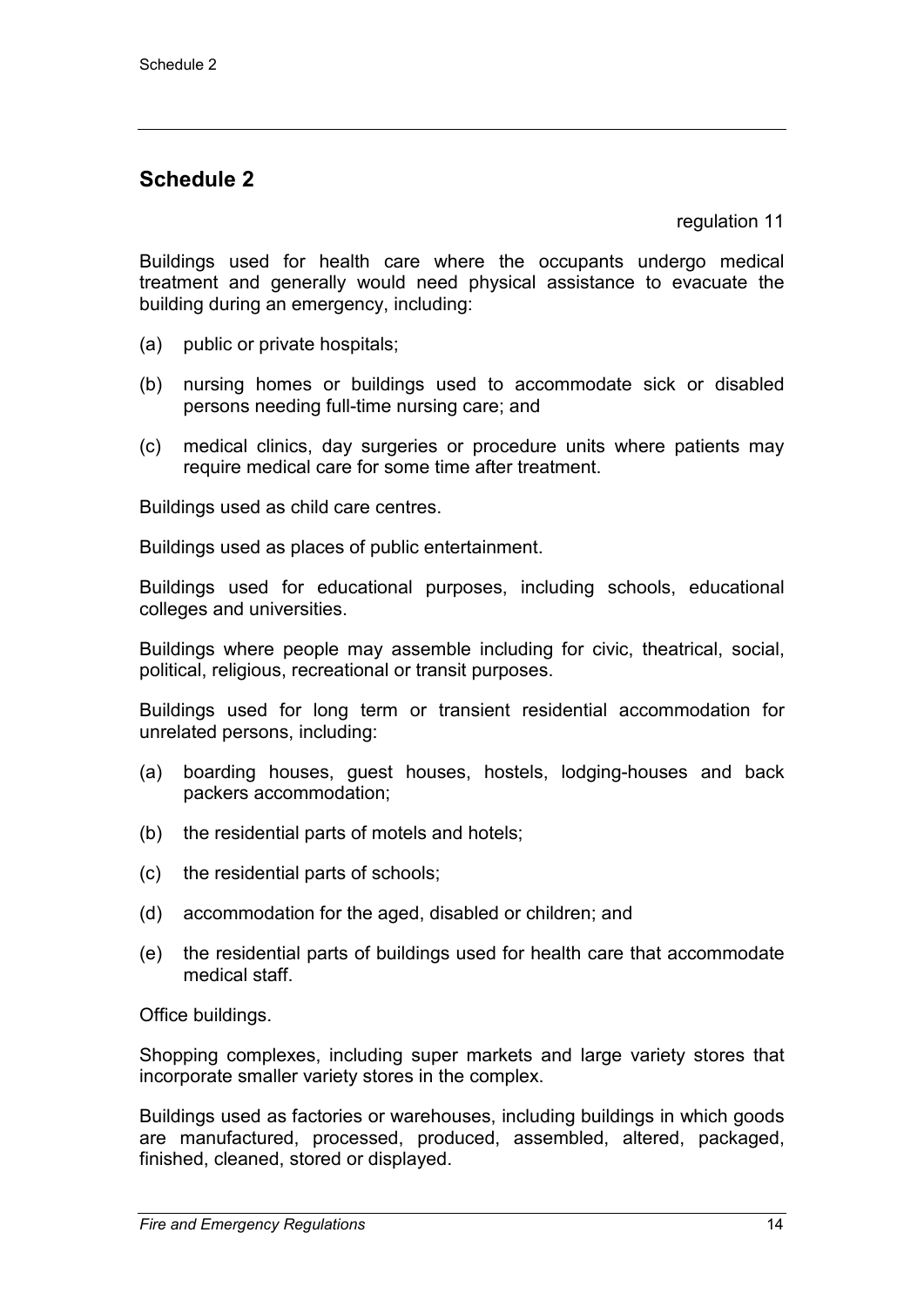Buildings used as fuel depots in which bulk fuels in tanks or packages are stored before distribution.

Buildings licensed under the *Liquor Act* for the sale of liquor for consumption on the buildings and where entertainment is provided, including bars, restaurants, discotheques and nightclubs.

Buildings used as laboratories, whether for commercial, industrial and educational purposes.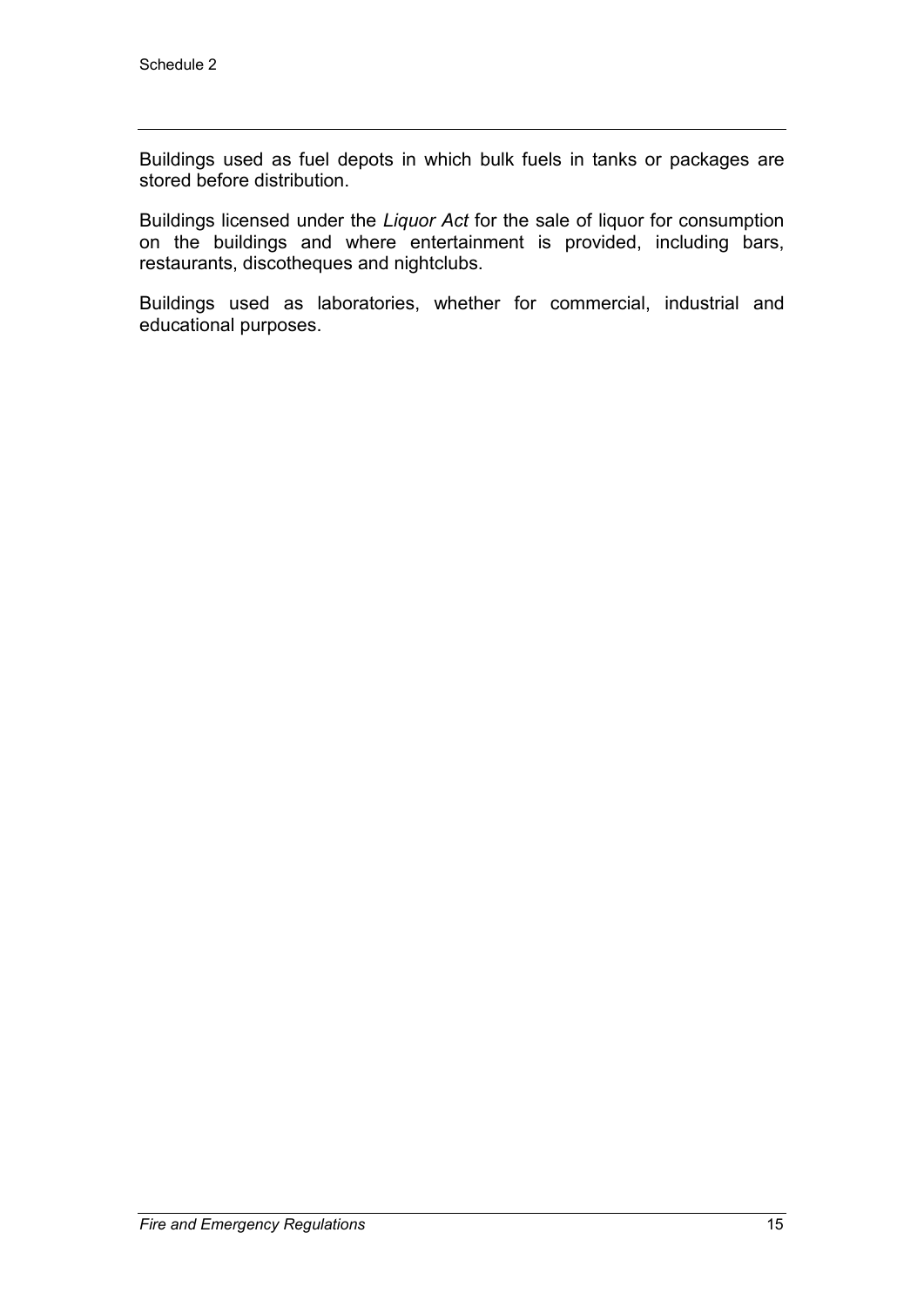regulation 16

| Column 1             |                                                                                                                           | Column <sub>2</sub> |
|----------------------|---------------------------------------------------------------------------------------------------------------------------|---------------------|
|                      |                                                                                                                           | \$                  |
| Section 28           | Light fire without permit                                                                                                 | 100                 |
| Section 28           | Light fire on rural lot without permit                                                                                    | 300                 |
| Section 30(6)        | Fail to comply with condition of permit                                                                                   | 200                 |
| Section 32           | Light fire on fire ban day                                                                                                | 300                 |
| Section 33(a)        | Fail to attempt to extinguish unlawful fire                                                                               | 100                 |
| Section 33(b)        | Fail to report unlawful fire                                                                                              | 100                 |
| Section 35(1)(a)(i)  | Throw down or otherwise dispose of<br>burning article or substance causing fire                                           | 200                 |
| Section 35(1)(a)(ii) | Throw down or otherwise dispose of<br>burning article or substance likely to<br>cause fire                                | 100                 |
| Section $35(1)(b)$   | Destroy, damage or cover notice                                                                                           | 100                 |
| Section $35(1)(c)$   | Obstruct or interfere with member                                                                                         | 200                 |
| Section $35(1)(d)$   | Drive over hose                                                                                                           | 100                 |
| Section $35(1)(e)$   | Drive vehicle so as to interfere with<br>emergency operations                                                             | 100                 |
| Section $35(1)(f)$   | Destroy, damage or interfere with<br>equipment used by member or building<br>used by Fire and Emergency Response<br>Group | 100                 |
| Section $35(1)(g)$   | Interfere &c., with fire hydrant, hose reel<br>or other equipment                                                         | 100                 |
| Section 35(1)(h)     | Interfere with mark &c., indicating position<br>of fire hydrant                                                           | 100                 |
| Section $35(1)(j)$   | Tamper with fire alarm                                                                                                    | 300                 |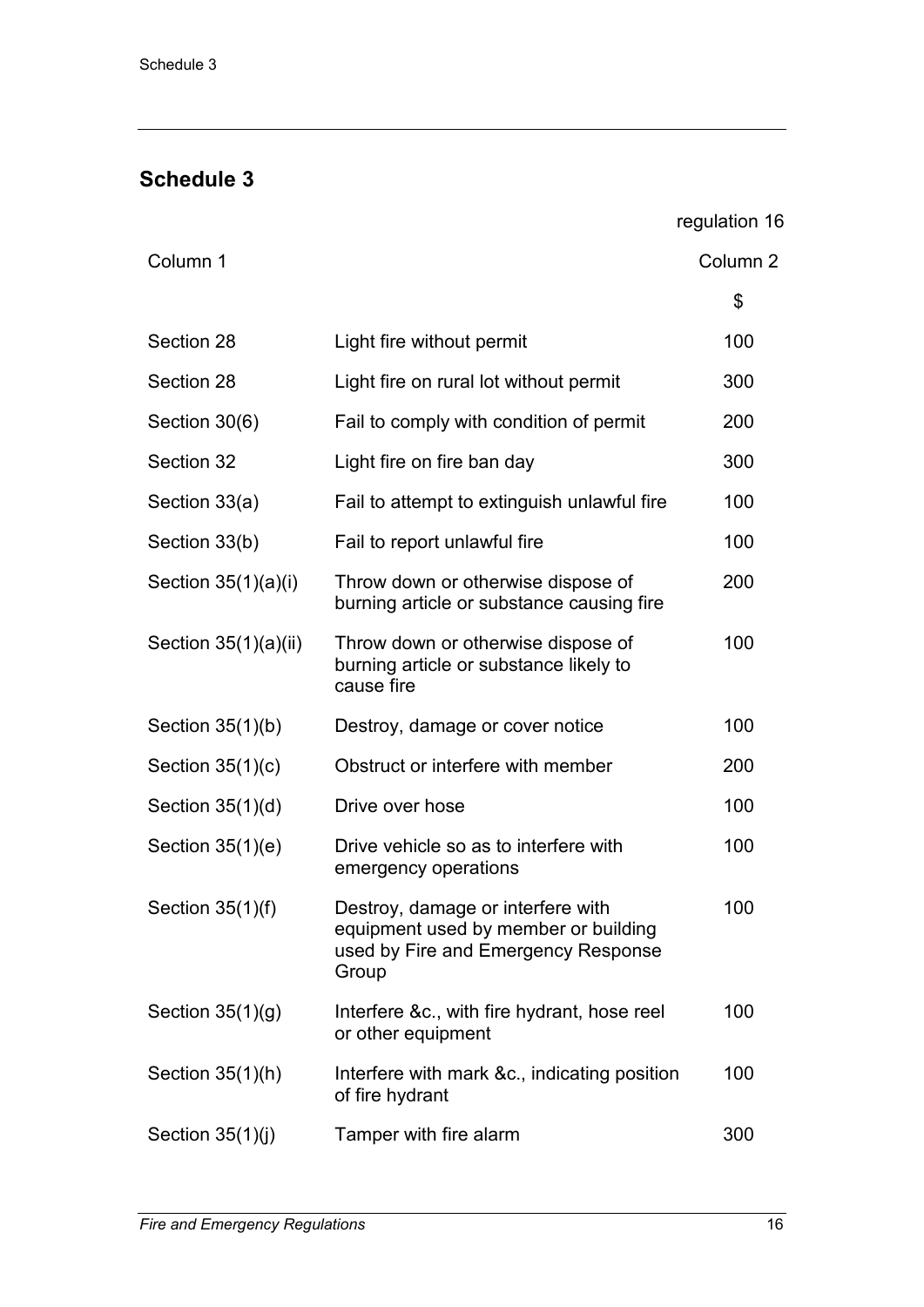| Section $35(1)(k)$    | Give false alarm                                                                                              | 200 |
|-----------------------|---------------------------------------------------------------------------------------------------------------|-----|
| Regulation 4(1)       | Fail to install fire break                                                                                    | 300 |
| Regulation 4(1)       | Allow combustible material to accumulate<br>on land                                                           | 300 |
| Regulation 4(5)       | Fail to comply with direction to install<br>additional fire break                                             | 300 |
| <b>Regulation 5</b>   | Fail to stack flammable or combustible<br>material in prescribed manner                                       | 300 |
| <b>Regulation 6</b>   | Fail to stack timber or wood in prescribed<br>manner                                                          | 300 |
| <b>Regulation 7</b>   | Fail to stack bulk flammable or<br>combustible material in prescribed manner                                  | 300 |
| <b>Regulation 7A</b>  | Fail to stack tyres in prescribed manner                                                                      | 300 |
| <b>Regulation 8</b>   | Fail to have flue inspected or cleaned as<br>prescribed                                                       | 300 |
| Regulation 9(1)       | Fail to ensure fire extinguisher is<br>accessible or protective screens used                                  | 300 |
| Regulation 9(2)       | Fail to contain and extinguish welding<br>dross or residue                                                    | 300 |
| <b>Regulation 10</b>  | Fail to provide containers as prescribed                                                                      | 300 |
| Regulation 11(1)      | Fail to ensure prescribed instruction is<br>given                                                             | 500 |
| Regulation 11(3)      | Fail to keep prescribed register                                                                              | 500 |
| Regulation 11(4)      | Fail to produce register on demand                                                                            | 500 |
| Regulation 11(5)      | Fail to ensure prescribed requirements of<br>safety systems                                                   | 500 |
| Regulation 11(6)(a)   | Fail to ensure exit lights, emergency<br>lighting and fire-fighting equipment are<br>maintained as prescribed | 500 |
| Regulation $11(6)(b)$ | Fail to ensure fire exits not obstructed                                                                      | 500 |
| Regulation $11(6)(c)$ | Fail to ensure combustible material not<br>stored in or near stairways                                        | 500 |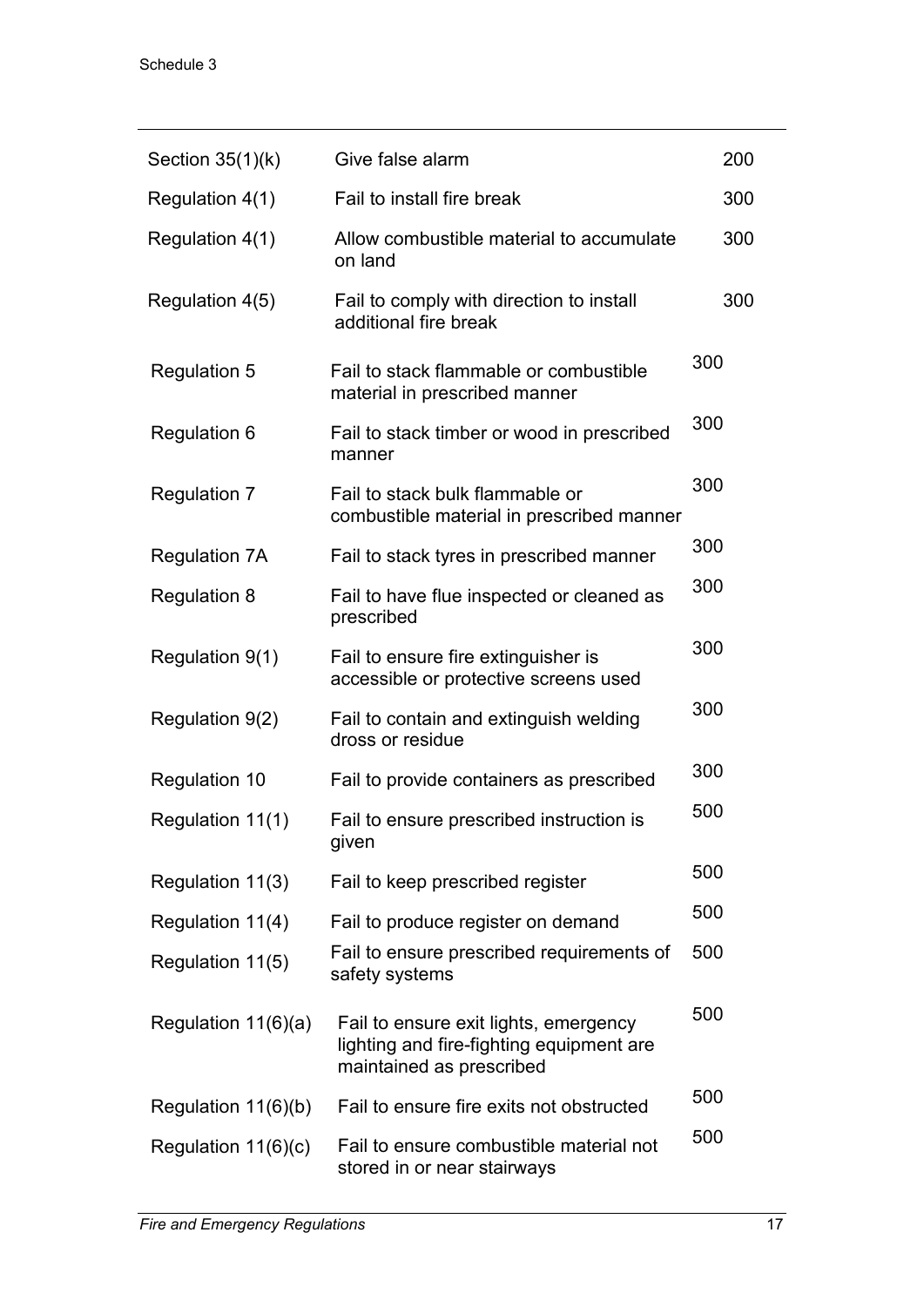| Regulation $11(6)(d)$ | Fail to ensure fire exits fitted with (and<br>only with) complying locking devices           | 500 |
|-----------------------|----------------------------------------------------------------------------------------------|-----|
| Regulation $11(6)(e)$ | Fail to ensure maximum number of<br>persons not exceeded                                     | 500 |
| Regulation12(1)       | Fail to leave space between caravans<br>and cabins, buildings or boundary of<br>caravan park | 300 |
| Regulation 12(2)      | Fail to ensure access for fire-fighting<br>vehicles in caravan park                          | 300 |
| Regulation 12(5)      | Permit flammable or combustible<br>material to accumulate in caravan park                    | 300 |
| Regulation $12(6)(c)$ | Fail to provide emergency management<br>plan to all residents or display plan                | 300 |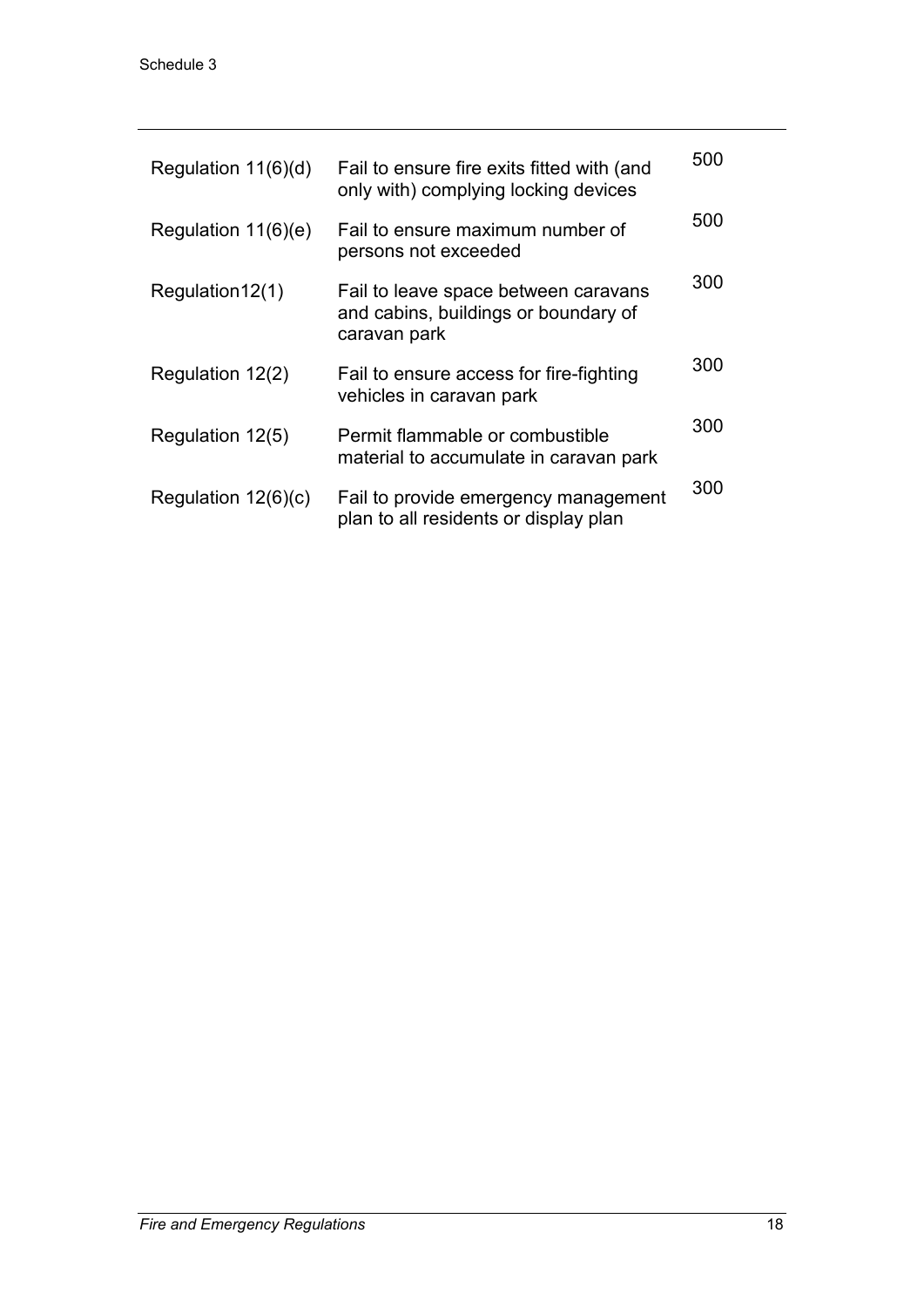#### **ENDNOTES**

**1 KEY**

Key to abbreviations

**amd = amended od = order app = appendix om = omitted** *<u>pt</u>* **= Part**  $r$  = regulation/rule **cl = clause rem = remainder div = Division renum = renumbered exp = expires/expired rep = repealed f = forms s = section** *Gaz* **=** *Gazette* **sch = Schedule hdg = heading sdiv = Subdivision SL = Subordinate Legislation lt = long title sub = substituted**

#### **2 LIST OF LEGISLATION**

*Fire and Emergency Regulations* **(SL No. 19, 1996)**

| <b>Notified</b> | 1 May 1996 |
|-----------------|------------|
| Commenced       | 1 May 1996 |

# *Statute Law Revision Act (No. 2) 2001* **(Act No. 62, 2001)**

Assent date 11 December 2001<br>Commenced 11 December 2001 11 December 2001 (s 2(1) and (4), s 2 *Corporations Reform (Consequential Amendments NT) Act 2001* (Act No. 17, 2001), s 2 Corporations Act 2001 (Cth Act No. 50, 2001) and Cth *Gaz* S285, 13 July 2001)

*Statute Law Revision Act (No. 2) 2003* **(Act No. 44, 2003)**

| Assent date | 7 July 2003 |
|-------------|-------------|
| Commenced   | 7 July 2003 |

*Fire and Emergency Amendment Regulations 2005* **(SL No. 47, 2005)**

Notified 9 November 2005<br>
Commenced 9 November 2005 9 November 2005

### **3 LIST OF AMENDMENTS**

| r 2  | amd No. 47, 2005, r 14    |
|------|---------------------------|
| r 4  | amd No. 47, 2005, r 14    |
| r 5  | amd No. 47, 2005, r 3     |
| r 6  | amd No. 47, 2005, r 4     |
| r 7  | amd No. 47, 2005, r 5     |
| r 7A | ins No. 47, 2005, r 6     |
| r 8  | amd No. 47, 2005, r 7     |
| r 9  | amd No. 47, 2005, r 8     |
| r 10 | amd No. 47, 2005, r 9     |
| r 11 | sub No. 47, 2005, r 10    |
| r 12 | amd Act No. 44, 2003, s 6 |
|      | sub No. 47, 2005, r 10    |